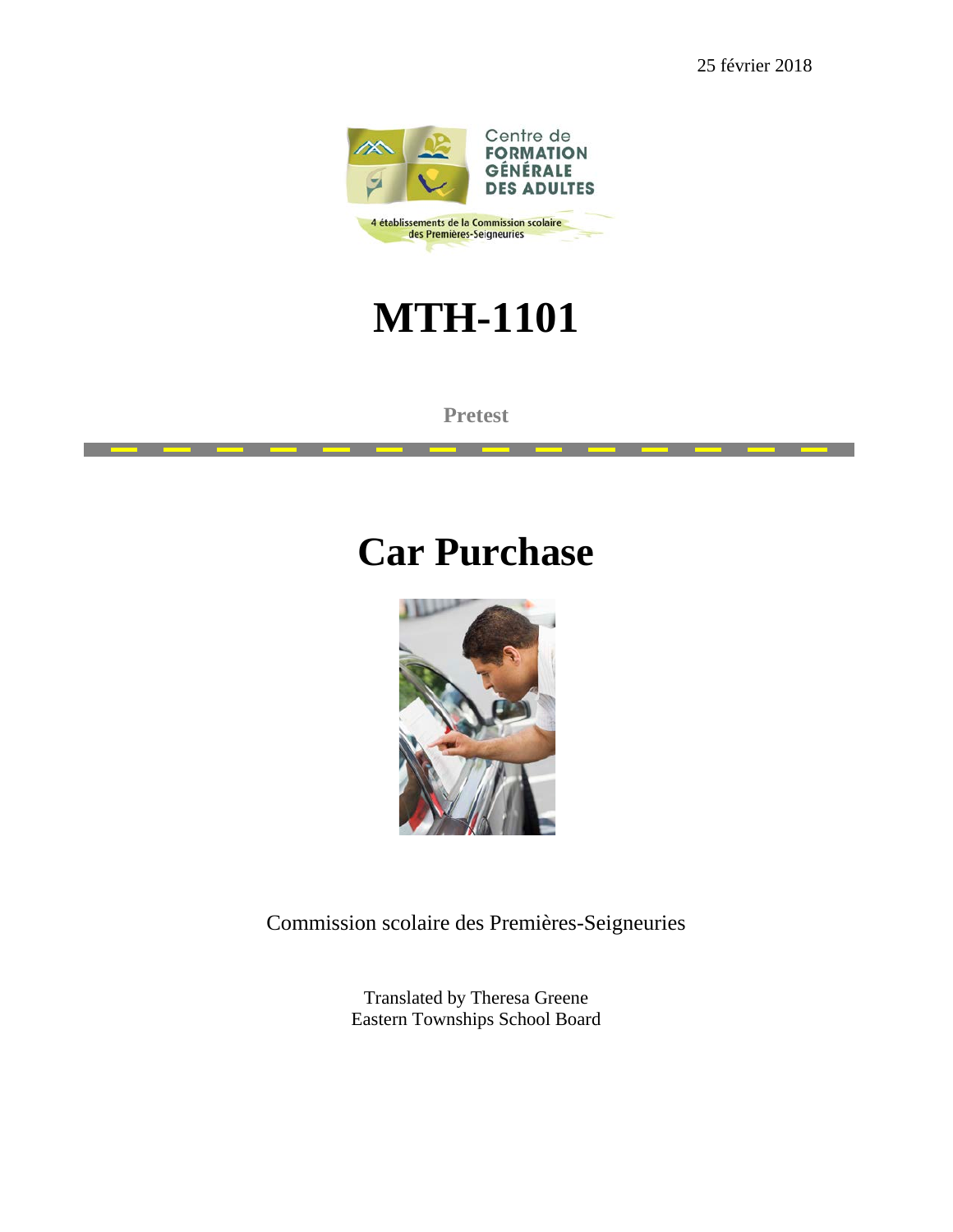<u> Tanzania de Caractería de Ca</u>

*You have recently decided to change your car. To do this you have to sell your old car first and then choose a new one.*

\_\_\_\_\_\_

**1.** Choose a car from one of these:



Your choice : \_\_\_\_\_\_\_\_\_\_\_\_\_\_\_\_\_

What will be the total cost of your car?\_\_\_\_\_\_\_\_\_\_\_\_\_\_\_\_\_\_\_\_\_\_\_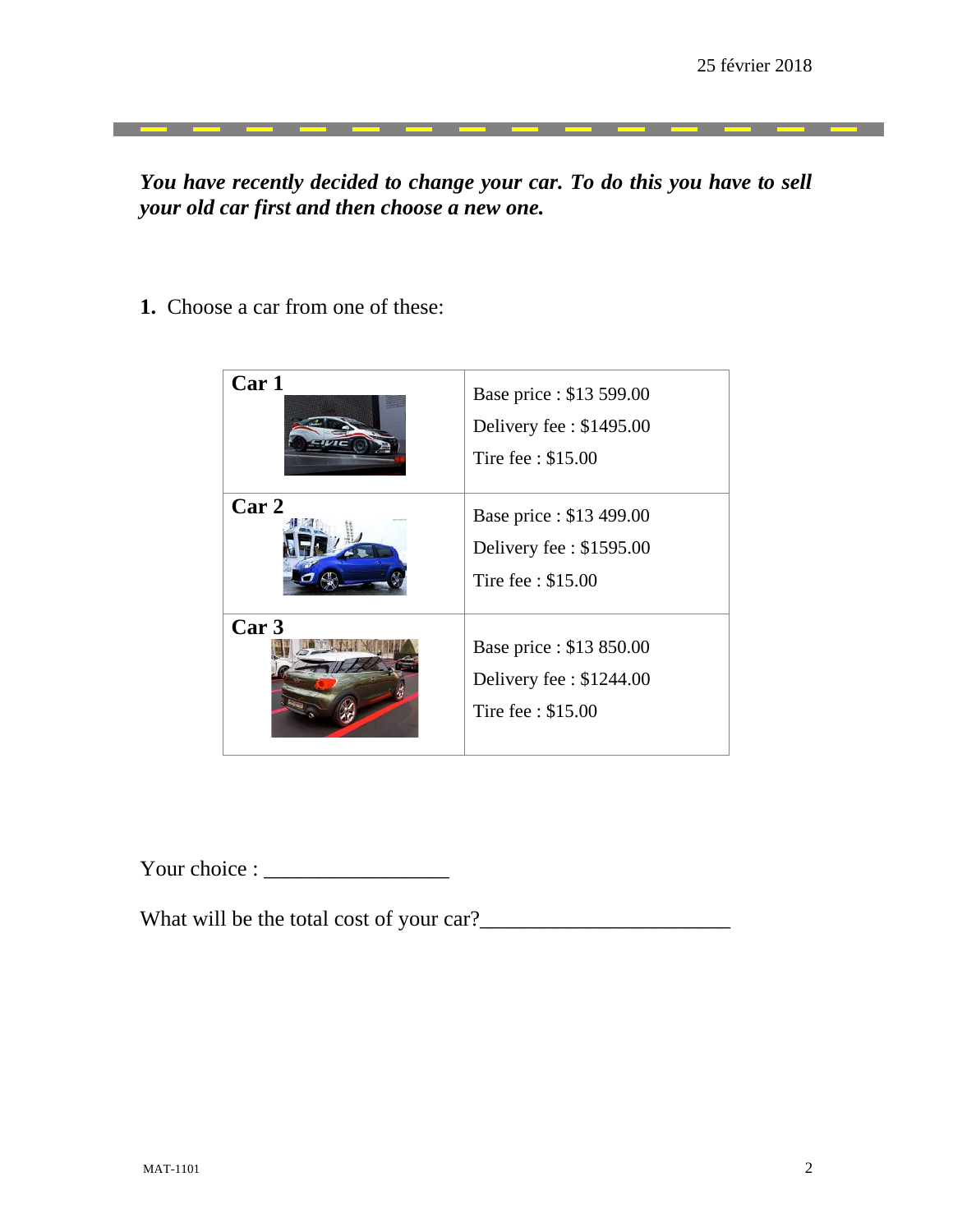**2.** You have two options, to rent or to buy with financing.

At first glance, which option are you most interested in?

 $\Box$  renting  $\Box$  buying with financing

If you decide to rent, the rental cost will be equal to the amount of borrowing \$13082.00 plus \$1690.60 of interest. Your lease will be for 60 months. What will your monthly payment be?

If you decide to buy (and finance the purchase), the amount that you will need to finance will be \$17 371.57 taxes included. The cost of interest for a period of 60 months will \$1195.42. What will your monthly payment be?

Which of the above options would you choose? Explain your choice.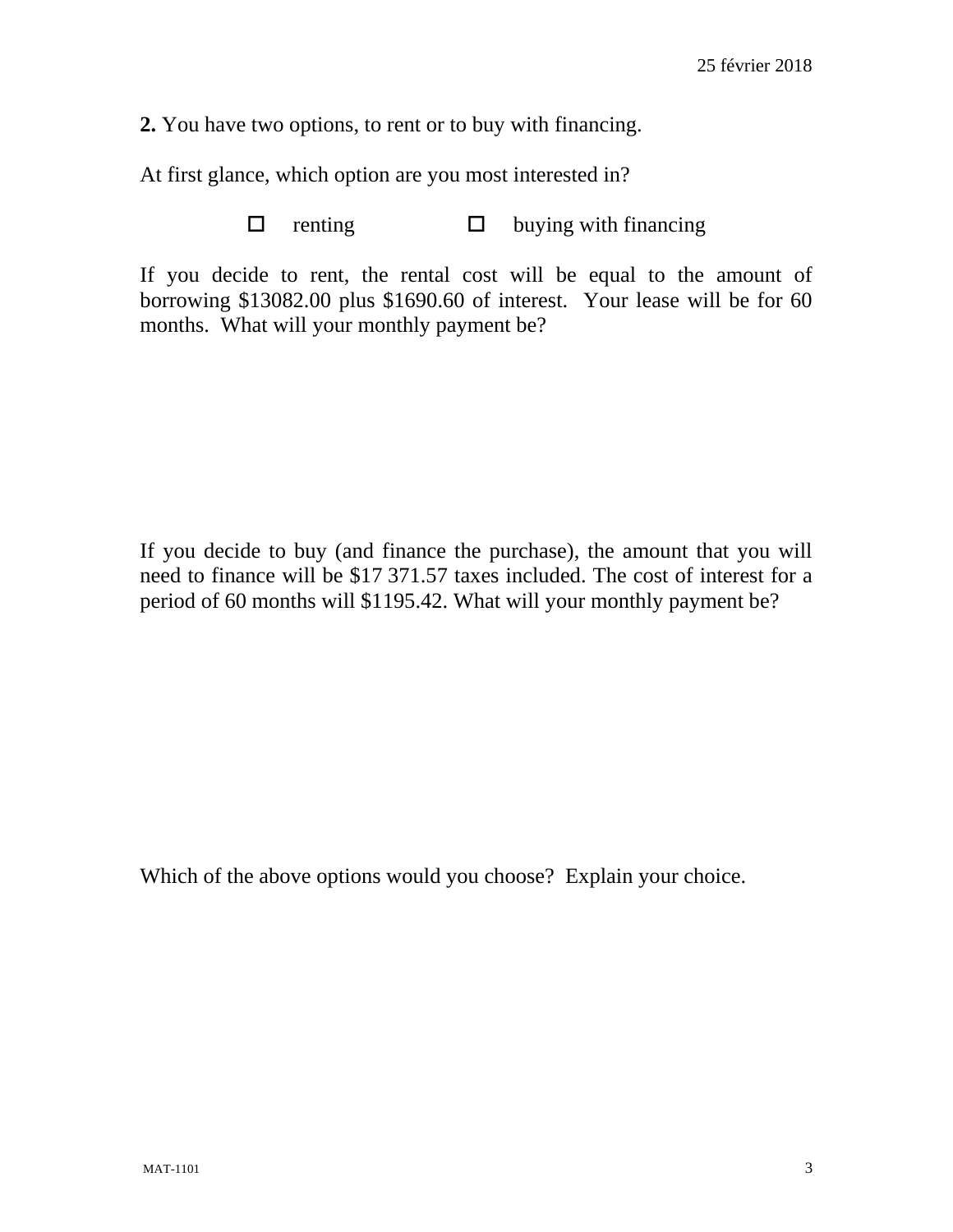**3.** The car dealer (*Auto Horizon Beauport*) asks you to write a cheque in the amount of the monthly payment as a security deposit. Complete the cheque below.



**4.** You want to buy rubber mats for the interior of your new car. *Le pro de l'auto* has a set of four priced at \$ 69.99 and *Chez Automatix* sells them in pairs for \$32.49 each. What store offers the best deal on car mats?

**5.** Its your lucky day! There is a special promotion at the dealership! When you buy a vehicle, you get a 20% discount on one of the following accessories:

- Front splash guards (\$68.45) and rear splash guards (\$68.45)
- A complete set of safety nuts for aluminum wheel covers (\$73.45)
- Trunk liner (\$134.45)

Which accessory would you choose?

What would be the total cost of the accessory including the rebate and the tax?

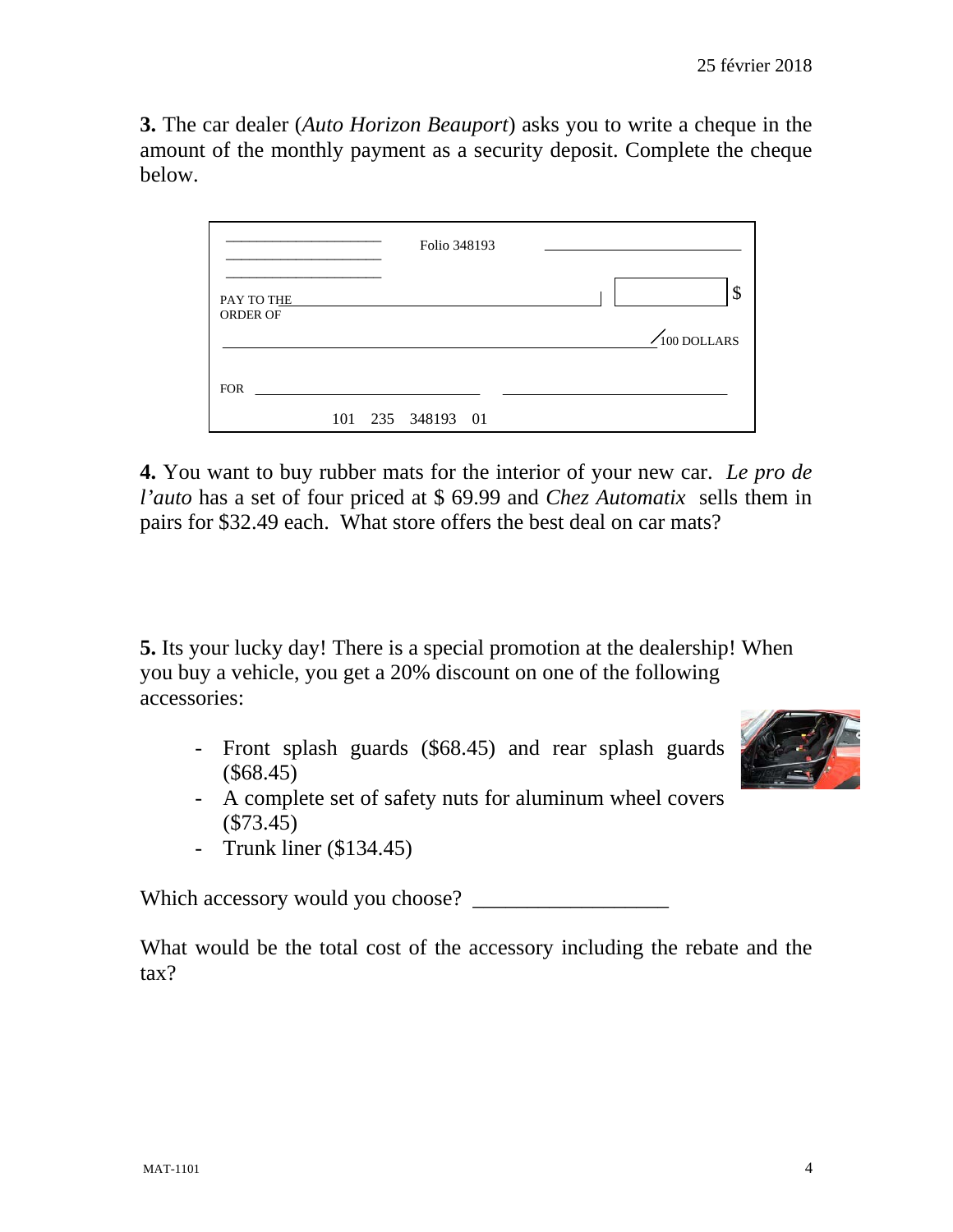**6.** Now you must calculate the total amount of money that you need to take possession of your new car.

Here amounts that you must pay:

- First payment of insurance : \$42.53
- Security deposit : \$283.08
- GPS : \$174.99
- Roof rack : 439,98\$
- Maintenance equipment: snow brush, tire pressure gauge, compact snow shovel, and windsheild washer fluid. It is estimated that the cost of all these is equal to 30% of your first monthly payment.

Calculate the total cost of the maintenance accessories before tax.

What amount of money will you need to take possession of you new car?

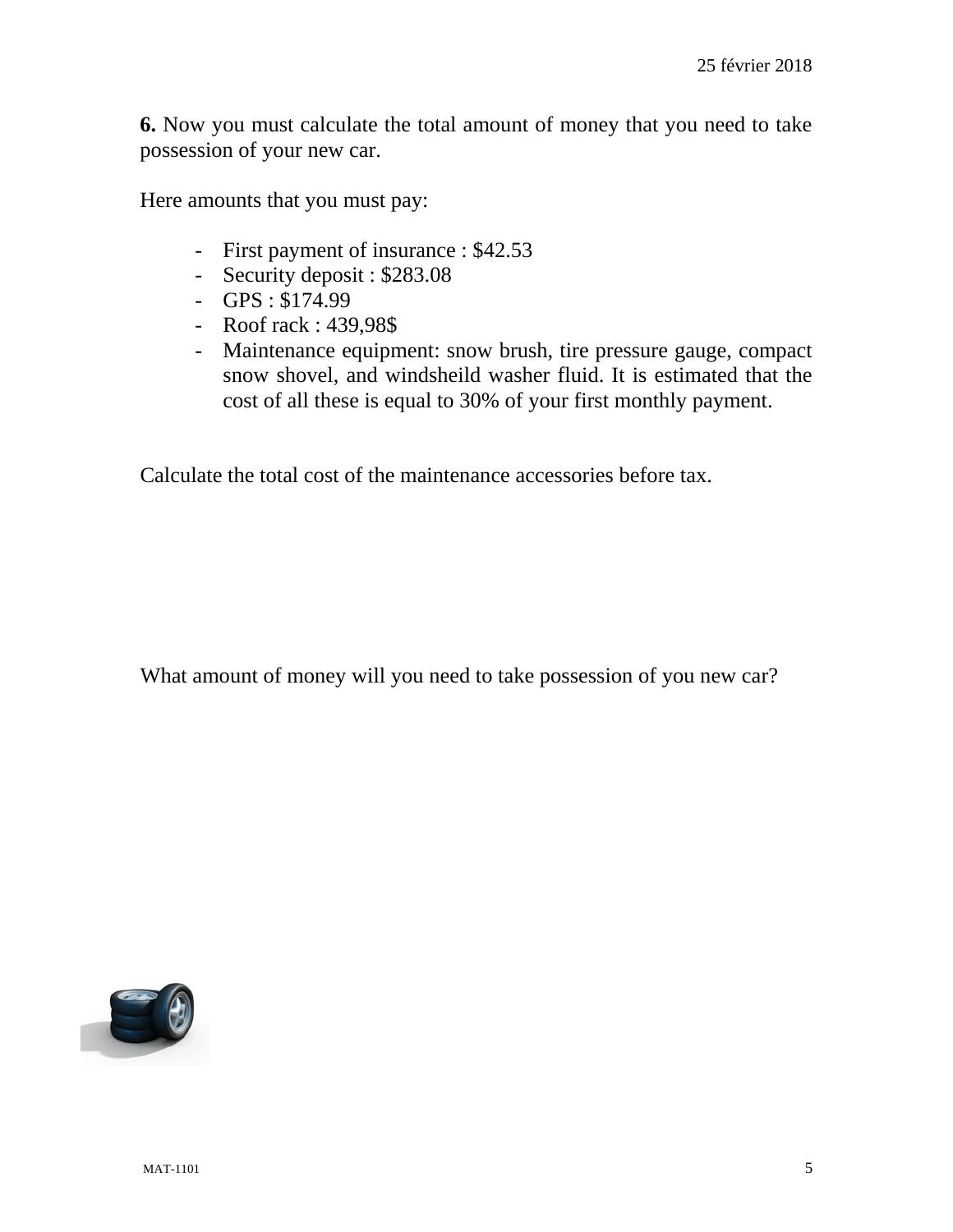**7.** Your old car had been purchased from your uncle who lives in the United States. To buy it, you had taken over a loan that your uncle had on it. The balance left to pay on the loan is \$ 2754 US dollars. After doing research, you discover that you could sell your old car for \$ 4500 Canadian dollars.



The amount of this loan in foreign currancy includes accumulated interest. Is this interest added to or taken off the amount of the balance of the loan?

 $\Box$  added  $\Box$  taken off

Find the exchange rate between the US and Canadian dollars so that you can calculate the amount that you need to repay the loan.

1 CAD = \_\_\_\_\_\_\_\_\_\_\_ USD

What is the amount of this foreign loan in Canadian dollars?

How much money (in Canadian dollars) will you have left over from the sale of your old car after you pay this loan off?